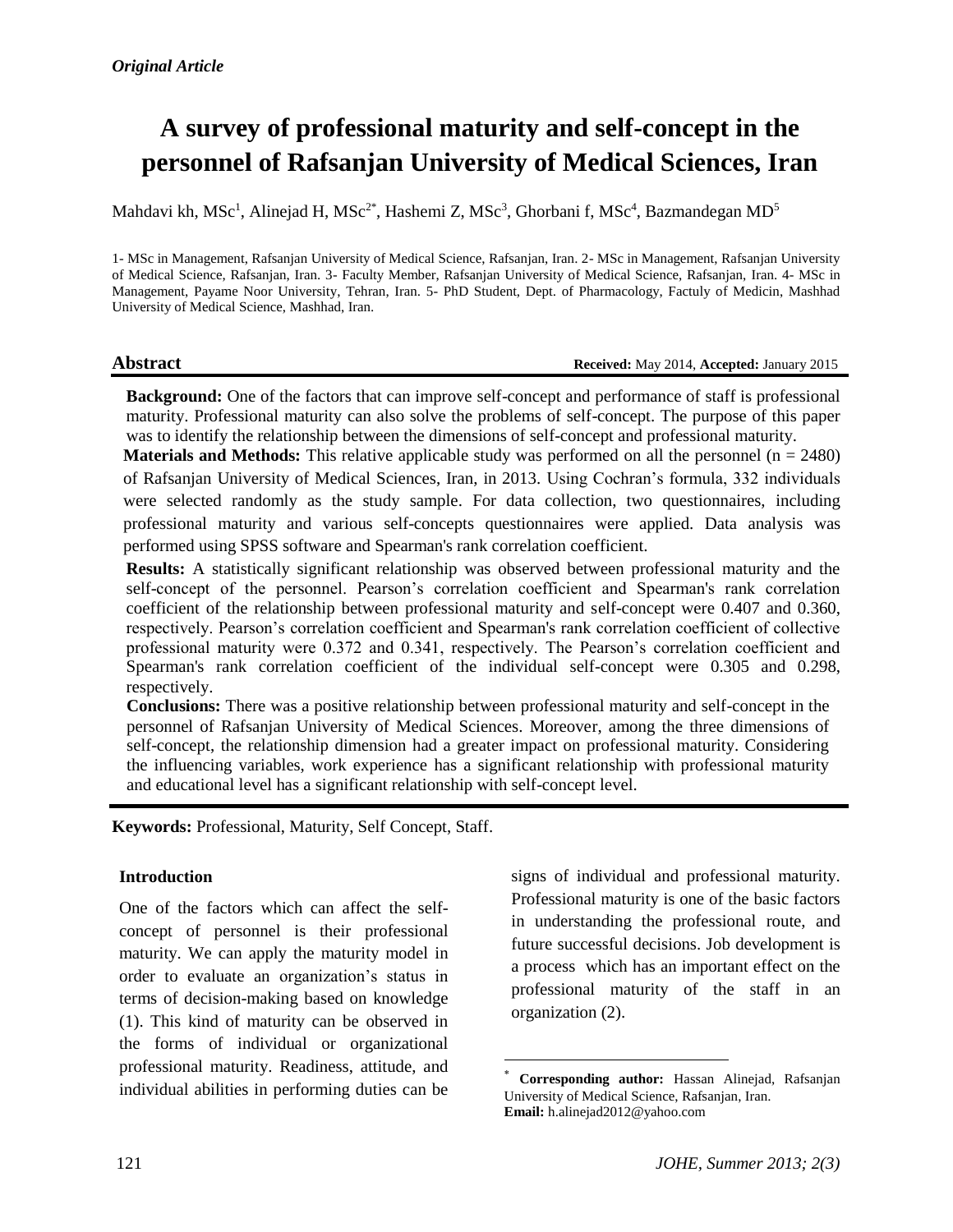Self-concept is a collection of ideas, feelings, experiences, and conscious and unconscious understanding that a person has about his/her own feelings, and, as the core of personality, plays a key role in determining what is right (3). If managers pay attention to the selfconcept as a human feature, their personnel will be more successful in understanding their own abilities and have better relationships with other workers (4). On the other hand, not understanding the self-concept correctly results in low performance and creates pressure and conflict in the organization (5). Today, one of the basic problems of every organization is organizational self-concept; thus, each manager should spend time to solve this issue. The problem of self-concept as a social phenomenon could have negative effects on the political, economical, and cultural aspects of every society. The young people in the society have the most conflicts with this phenomenon.

Based on previous studies, one of the factors which increase positive self-concept is professional maturity. A mature person can use his/her own abilities to reach his/her own goals (6). This term was first used by Super (1957) in the evolutionary theory, and could be described as the measure for a person to perform his/her own job or complete his/her own growth process. People can reach maturity in their own jobs if they are able to make sound decisions, and have enough knowledge about their jobs (7). An individual with professional maturity can find a suitable job and adapt to his/her job environment. In other words, coordination between job behavior and expected behavior is another explanation of job maturity (8).

Although the exact psychological processes are not clear, it is evident that professional maturity is affected by personal experience, education, and awareness of the workplace and employer (9). Although professional maturity can have positive outcomes in the organization, it is expected that organizational success will lead to personal success. There is a close relationship between professional maturity and self-concept. The purpose of this study was to investigate the relationship between professional maturity and self-concept of the personnel of Rafsanjan University of Medical Sciences, Iran. It also investigated the relationship between various self-concepts and professional maturity, and their relationships with factors such as age, sex, marital status, education, and occupational experience. We hope to provide valuable information for managers and experts in order to solve the existing problems in the workforce.

# **Materials and Methods**

The subjects in this descriptive relative applicable study consisted of 2480 employees of Rafsanjan University of Medical Sciences. From among the study population, 332 individuals were randomly chosen as samples. The Professional Maturity Questionnaire has been analyzed by Mr. Torabi in 2011. The validity and reliability of this questionnaire are 0.90 and 0.79, respectively. The questionnaire consisted of 5 factors; 1- self-awareness, 2 decision-making skills, 3- occupational knowledge, 4- a combination of self-awareness and occupational awareness, and 5 occupational planning. This questionnaire consists of 18 questions and the score obtained by responders specifies their professional maturity status. The Various Self-concepts Questionnaire, designed by Selenta and Lorq (2005), has 15 questions. The questionnaire consisted of 3 factors; 1- Individual selfconcept, 2- Relationship self-concept, 3- Group self-concept. Its validity and reliability were approved by Rahimi and were 0.93 and 0.94, respectively. Data analysis was performed using SPSS software (version 14, SPSS Inc., Chicago, IL, USA) and Pearson's correlation coefficient. All P values below 0.05 were considered significant.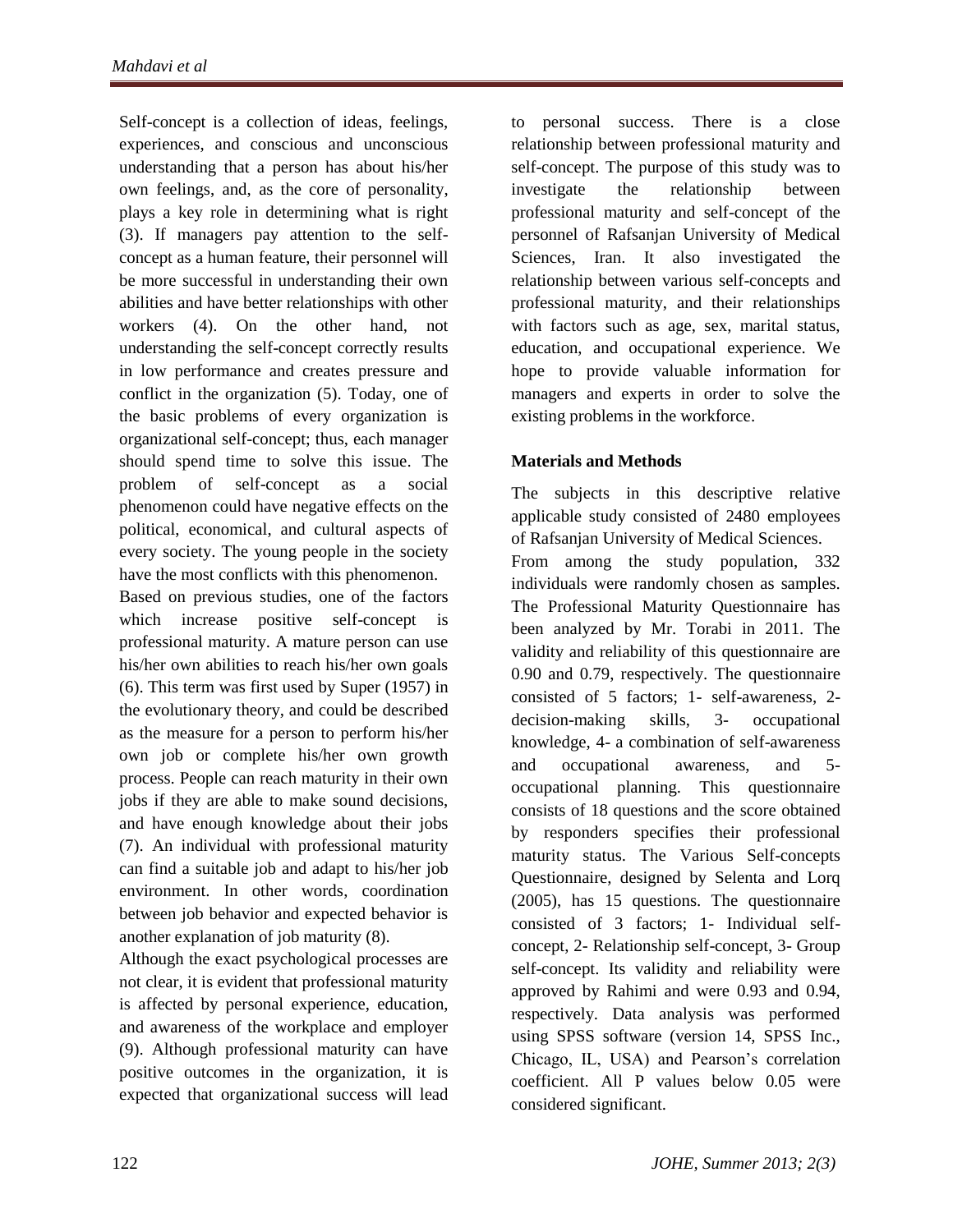# **Results**

In this research, of the 331 participants, 199 (60.6%) were male and 129 (39.0%) were female; 3 (0.9%) did not specify their gender. Moreover, 67 individuals (20.2%) had high school diploma, 48 (14.4%) had associate degrees, 159 (48.0%) had a bachelor's degree, 44 (13.3%) had a master's degree, and 11 (3.3%) had a PhD; 2 (0.6%) did not specify their educational level. To study the relationship between professional maturity and self-concept and to analyze the data Pearson's and Spearmen's coefficients were used. To investigate the relationship between personnel's professional maturity and self-concept of Rafsanjan University of Medical Sciences. As shown there is a correlation between professional maturity and factors of selfconcept (communication, group, individual). (Table1).

| Table 1: Pearson's and Spearman's coefficients of the relationship between personnel's |  |  |
|----------------------------------------------------------------------------------------|--|--|
| professional maturity and self-concept                                                 |  |  |

|              | Kind of<br>relation ship | The existence of a<br>Relationship | Number | P-value | Coefficient | Statistical<br>coefficients |
|--------------|--------------------------|------------------------------------|--------|---------|-------------|-----------------------------|
| Self-concept | direct                   | $+$                                | 331    | < 0.001 | 0.469       | Pearson                     |
|              | direct                   | $+$                                | 331    | < 0.001 | 0.441       | Spearman                    |
| Individual   | direct                   | $+$                                | 331    | < 0.001 | 0.305       | Pearson                     |
| self-concept | direct                   | $+$                                | 331    | < 0.001 | 0.298       | Spearman                    |
| Relationship | direct                   | $+$                                | 331    | < 0.001 | 0.407       | Pearson                     |
| self-concept | direct                   | $+$                                | 331    | < 0.001 | 0.360       | Spearman                    |
| Group self-  | direct                   | $+$                                | 331    | < 0.001 | 0.372       | Pearson                     |
| concept      | direct                   | $+$                                | 331    | < 0.001 | 0.341       | Spearman                    |

To compare the average of tribal opinions about self-concept and professional maturity of the staff of Rafsanjan University of Medical Sciences, demographic factors have been

presented in tables 2 and 3. As shown, there is a correlation between professional maturity and educational status, work experience, marital status, age, and gender.

**Table 2: Pearson's and Spearman's coefficients of the relationship between professional maturity and gender, age, marital status, work experience, and educational level**

| Professional<br>maturity | Kendall's<br>Coefficient | P-value | Number | The existence of a<br>relationship | Kind of<br>relationship  |
|--------------------------|--------------------------|---------|--------|------------------------------------|--------------------------|
| Gender                   | 0.028                    | 0.543   | 328    | $\overline{\phantom{a}}$           | $\overline{\phantom{0}}$ |
| Marital status           | $-0.211$                 | < 0.001 | 326    | $+$                                | <b>Backset</b>           |
| Age                      | 0.0078                   | 0.129   | 326    | $\overline{\phantom{a}}$           | -                        |
| Work experience          | $-0.242$                 | < 0.001 | 320    | $+$                                | <b>Backset</b>           |
| Educational level        | $-0.174$                 | < 0.001 | 307    | $+$                                | <b>Backset</b>           |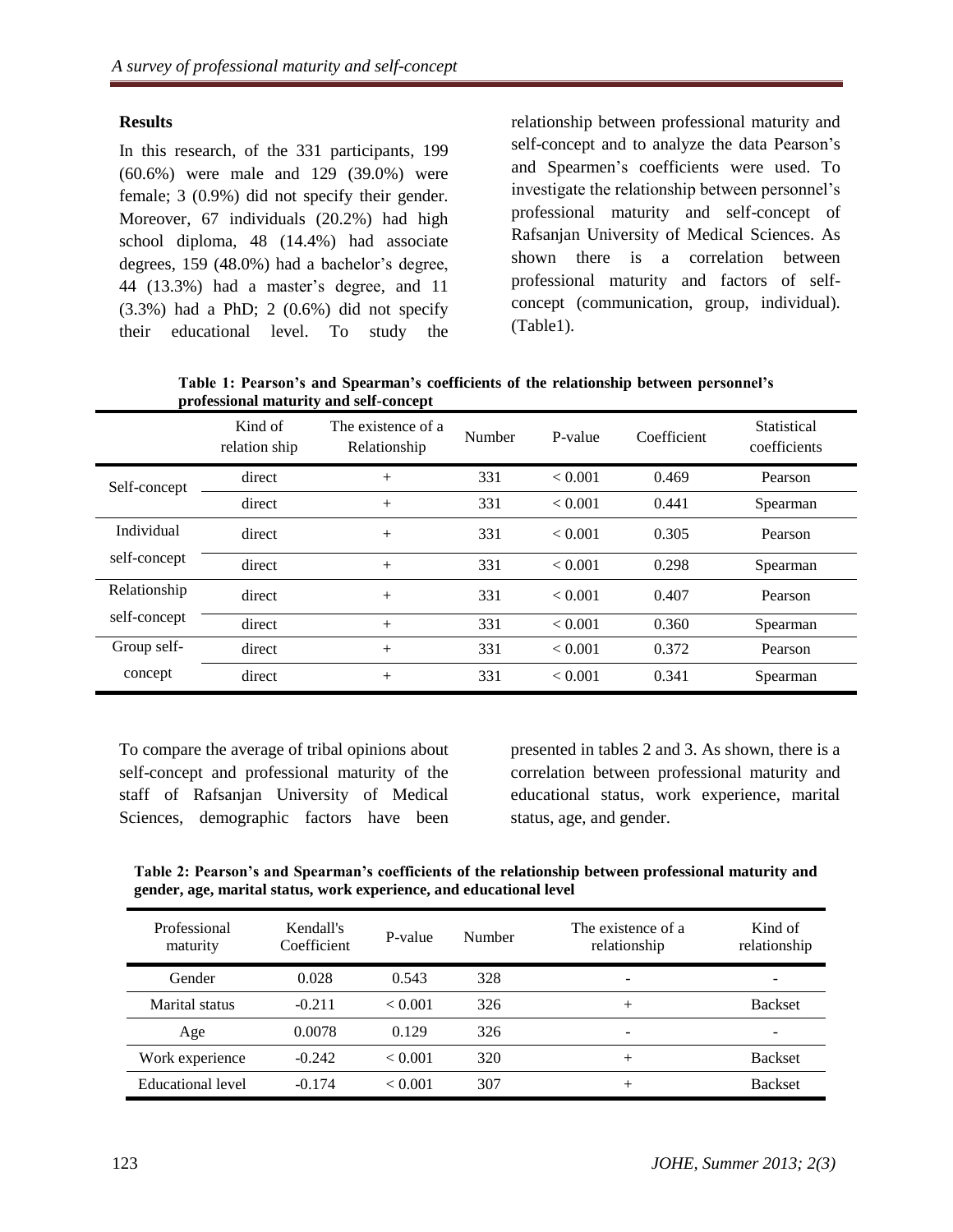| Professional<br>maturity | Kendall's Coefficient | P-value | Number | The existence<br>of a<br>relationship | Kind of<br>relationship |
|--------------------------|-----------------------|---------|--------|---------------------------------------|-------------------------|
| Gender                   | 0.062                 | 0.108   | 328    | ۰                                     |                         |
| Marital status           | $-0.014$              | 0.354   | 318    | ┿                                     | <b>Backset</b>          |
| Age                      | 0.049                 | 0.256   | 326    | ۰                                     |                         |
| Work experience          | $-0.099$              | 0.026   | 320    | $^+$                                  | <b>Backset</b>          |
| Educational level        | $-0.141$              | 0.002   | 307    | +                                     | <b>Backset</b>          |

| Table 3: Pearson's and Spearman's coefficients of the relationship between self-concept and gender, |
|-----------------------------------------------------------------------------------------------------|
| age, marital status, work experience, and educational level of personnel                            |

### **Discussion**

The goal of this study was to evaluate the relationship between professional maturity and self-concept of the personnel of Rafsanjan University of Medical Sciences. The results indicated a positive relationship between professional maturity and selfconcept in the participants. Maturity is a cognitive framework in which we classify the information about ourselves and process them. People usually compare their experiences with their self-concept and behave in a way that would correspond with their self-concept (10). Therefore, when selfconcept differs from experiences, a person feels out of line and the greater this inconsistency is, the more turbulence the individual feels which in turn leads to anxiety and stress (11).

One of the factors that can affect self-concept is the professional maturity is the job environment. The maturity model can be used to evaluate the organization's status in terms of knowledgeable decision-making and improve the organization's capabilities (1). Professional maturity can find its place in the organization as individual maturity. Preparedness, attitude, awareness, and personal abilities in performing organizational tasks are all indicators of professional maturity (2). Professional maturity is a basic factor in understanding the professional route and successful future decisions. Self-concept is also considered as an important aspect of a person's characteristics as it deals with individuality and differentiates an individual from others. It is a concept that makes possible the awareness of being alive, awareness of thinking, reasoning, performing special tasks, and beliefs about what a person knows about others. Individuals' self-concept is an indicator of their description of themselves or what they want to be (5) There have been few studies in Iranian organizations about management and its role in professional maturity of their personnel. Therefore, this study aimed to investigate professional maturity and its effect on selfconcept.

The results indicated the existence of a relationship between professional maturity and self-concept in the staff of Rafsanjan University of Medical Sciences. Although few studies have been performed in this respect, the results of one study verified this relationship. Hassan (2006) has shown that professional maturity is a function of selfconcept and those who have a higher level of professional maturity have a more successful self-concept (3).

The results of other studies have also shown a relationship between professional maturity and individual self-concept. Professional maturity in the work place is an aspect of the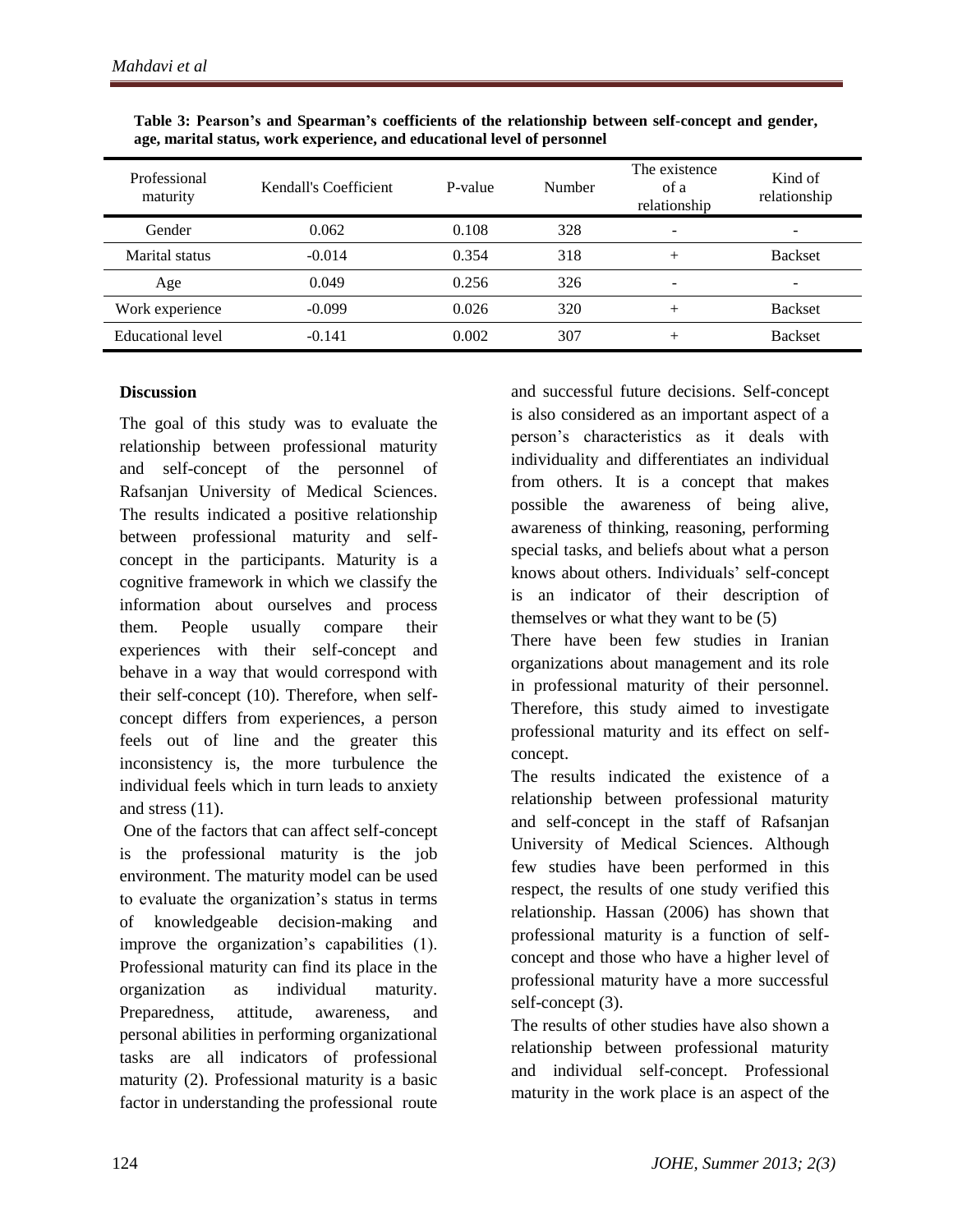responsibility of a person and involves having a scientific identity and being dependant on a culture or an ethical system. The aim of developing professional maturity is an unrelenting, cohesive, and planned effort which is worked towards improvement and modernization and remaking of the organization which results in both the improvement of the personnel's lives and organization's functions (12).

In order to reach organizational goals, professional maturity necessitates the cooperation and team work of the personnel. Self-concept is the basis for Communication behavior of individual towards the association of the organization with the environment. Research has shown that job type and ranking, and the interest of the employees all have a role in the quality and rate of the work being performed. A job which increases selfvalue creates a deep relationship between the employees, and a job that is too demanding weakens the spirits and maturity of the staff (13).

The concept of professional maturity came into view in the middle of the  $20<sup>th</sup>$  century in order to improve organizational reforms. The most important goals in the education of employees are professionalism, capacity building of the workers to accept new responsibilities in order to face changes, and updating knowledge. Professionalism is the most necessary requirement in the information technology era. Any negligence of this skill will undermine the competence and existence of the staff; therefore, managers should increase the self-concept and reinforce the abilities and professional competence of their staff (14).

Professional maturity is the key to professional growth among employees and leads to increased knowledge, skills, and professional attitudes (15). Cumulative identity in organizations is much more important than individual identity. This view highlights the importance of workforce management sectors (12). The improvement of professional maturity among employees results in understanding and supervising their growth. It also develops their teamwork skill. Factors which can impact professional growth and maturity are complex. Consequently, any change or improvement should begin with ideas and behaviors (16).

The results of the current study indicate that there is a relationship between professional maturity among the personnel of Rafsanjan University of Medical Sciences considering factors such as age, gender, work experience, marital status, and educational level. Variables such as gender and work experience had a significant positive relationship with professional maturity and the employees' individual characteristics. In this study, the personnel consisted of those newly joining the workforce and those with more work experience. This division had caused lower motivation for some workers and an opportunity for others to use the expertise of the older coworkers. The results of another study have also indicated a positive relationship between self-concept and variables such as age, work experience, gender, and educational level (17).

# **Conclusion**

There is a positive relationship between professional maturity and self-concept of the personnel of Rafsanjan University of Medical Sciences. Furthermore, among the three dimensions of self-concept, the relationship dimension had a greater impact on professional maturity. In addition, work experience has a statistically significant relationship with professional maturity and educational level has a significant relationship with self-concept level. Considering the importance of professional maturity in the